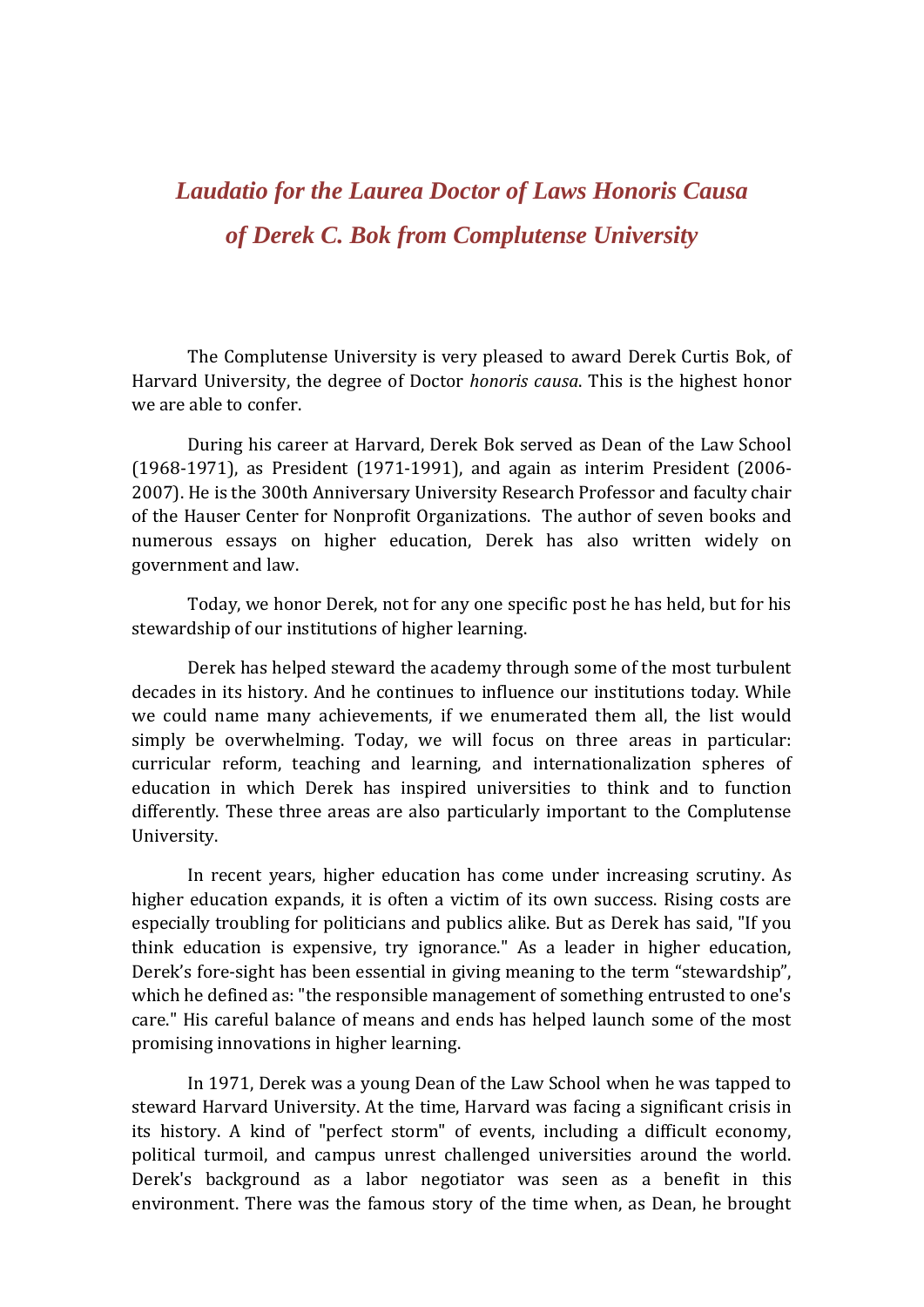coffee and donuts to a group of Law School students threatening to take over a faculty meeting. He declared the meeting open and, unlike many university leaders of the time, he listened carefully to their views.

 But while many in the community expected Derek to heal and mediate between fractured parties, they did not fully realize that Derek also had a vision for Harvard. In its first two hundred years, Harvard had been a regional college. In the twentieth century, it had become a national institution. Derek's vision projected Harvard towards becoming a university of the world. To do this, he argued, Harvard must open itself up to innovations from other institutions as well as create new ideas not yet fully imagined.

 Derek's first priority as president was to engage the community in support of an ambitious reform aimed at changing and shaping the curriculum. In the '60s, both Yale and Princeton had launched curricular reform efforts aimed at unifying the curriculum and educating citizens. These debates were often bogged down by a long war between educational philosophies. To summarize somewhat crudely, those in the humanities tended to value the classics, literature, and history as the core of learning, while those in the sciences tended to value analysis of contemporary, real-life problems. Both tended to see their programs as embodying political or even metaphysical ideals. With little common ground between the two parties emerging, "general education" suffered from a dearth of new ideas.

 One option, spearheaded by the Harvard President Charles Eliot in the years after the American Civil War, was to value student choice and motivation to specialize in a particular subject. A modification of this option had been favored by advocates of educational laissez-faire and by many of the student protesters. Yet, Derek did not see this option as one of responsibility for Harvard, or for education for citizenship at large.

 Derek reframed the debate as less of a war, than a discussion with common principles. He appointed a new Dean of the Faculty, Henry Rosovsky, who shared his views. They began by writing a series of "open letters" and reports to the community. These essays conveyed a balanced view of the curriculum and pointed out that all three sides could likely agree on the basic principles of an educated person. As part of the open letter process, Bok and Rosovsky invited faculty and students to write their own essays and letters on education.

 After collecting these writings --- which often numbered many pages in length -- Bok and Rosovksy set up seven different task forces, conducted evaluations of existing curricular experiments, and collected further assessments from faculty around the university. "Debates about teaching and curriculum change are traditionally conducted on the basis of intuition and assertion," Bok wrote in one of his early annual reports. "To some extent this is inevitable, given the intangible quality of education. But some assessments can often be made, and greater attention to this process may enlarge our capacities for discriminating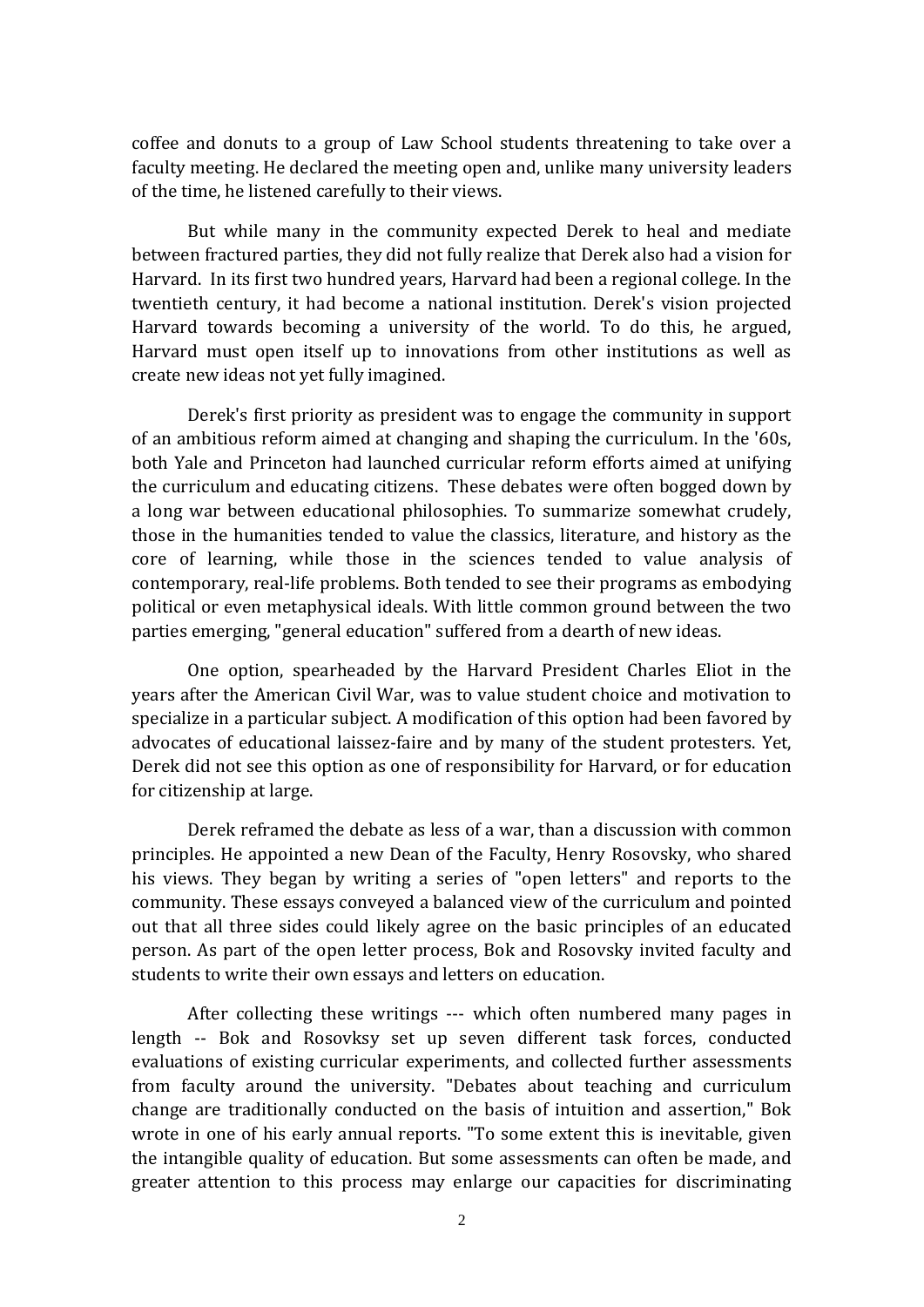choice." With this statement and others like it, Bok tried to bring balance to debates that had often sharply divided education as an "art," with intangible benefits, from education as a "science," whose value could be measured.

 Bok and Rosovsky also worked to reframe the discussion around core competencies, not around subjects of learning. The Harvard Core Curriculum, eventually adopted in 1979 after considerable faculty debate, included five major areas of competence: social analysis and moral reasoning; historical study; artistic expression; scientific literacy; and cultural understanding. In each of these areas, students would understand not only content but theory and different methodological approaches to knowledge. They would also ideally see morality and ethics as connected to all the social sciences, where values had long been banished. To these broad areas were added requirements in writing, mathematics, and foreign language.

 The intention of the new Core was to upgrade undergraduate education. By becoming one of the first U.S. programs to require students to take courses in foreign cultures, and by embracing different approaches to knowledge, the curriculum was worldly in vision. Although Derek has seldom indicated from where he and Rosovsky drew inspiration, the new Core mirrored in many ways the newly launched International Baccalaureate and proposals for curricular reform by Daniel Bell at Columbia.

 In 1978, as the Core was under considerable debate by the faculty, Derek likened curricular reform to "moving a cemetery." The Core underwent revisions and further debate especially among traditionalists at Harvard, but it also inspired other universities to reform their curricula. The U.S. newspapers seized on it and called it an "educational revolution." Yale, Princeton, Stanford, Amherst, Cornell, the University of North Carolina, and Middlebury, among others, all adopted similar reforms in the next few decades. Many of these models persist today. More than the model itself, the process of making the Core outlasted the model itself. Today, faculty rarely debates the curriculum in a vacuum, and almost every college and university has reframed the discussion of curricular reform around learning outcomes rather than subjects.

 Less recognized behind this media attention, but perhaps even more influential, was the process of teaching and learning evaluation underlying the Core. Derek wrote to the community in his early annual reports that "what is needed is a more systematic awareness of the work in progress and an appraisal of the results achieved so that truly valuable innovations can be spread to other parts of campus where similar ventures could prove useful." While each faculty would keep its autonomy, Derek was convinced that successful institutions could only innovate by sharing their ideas in a market both competitive and collaborative.

 Faculty members were given start-up funds to spark pedagogical innovations and share teaching methods. The purpose of this sharing was not to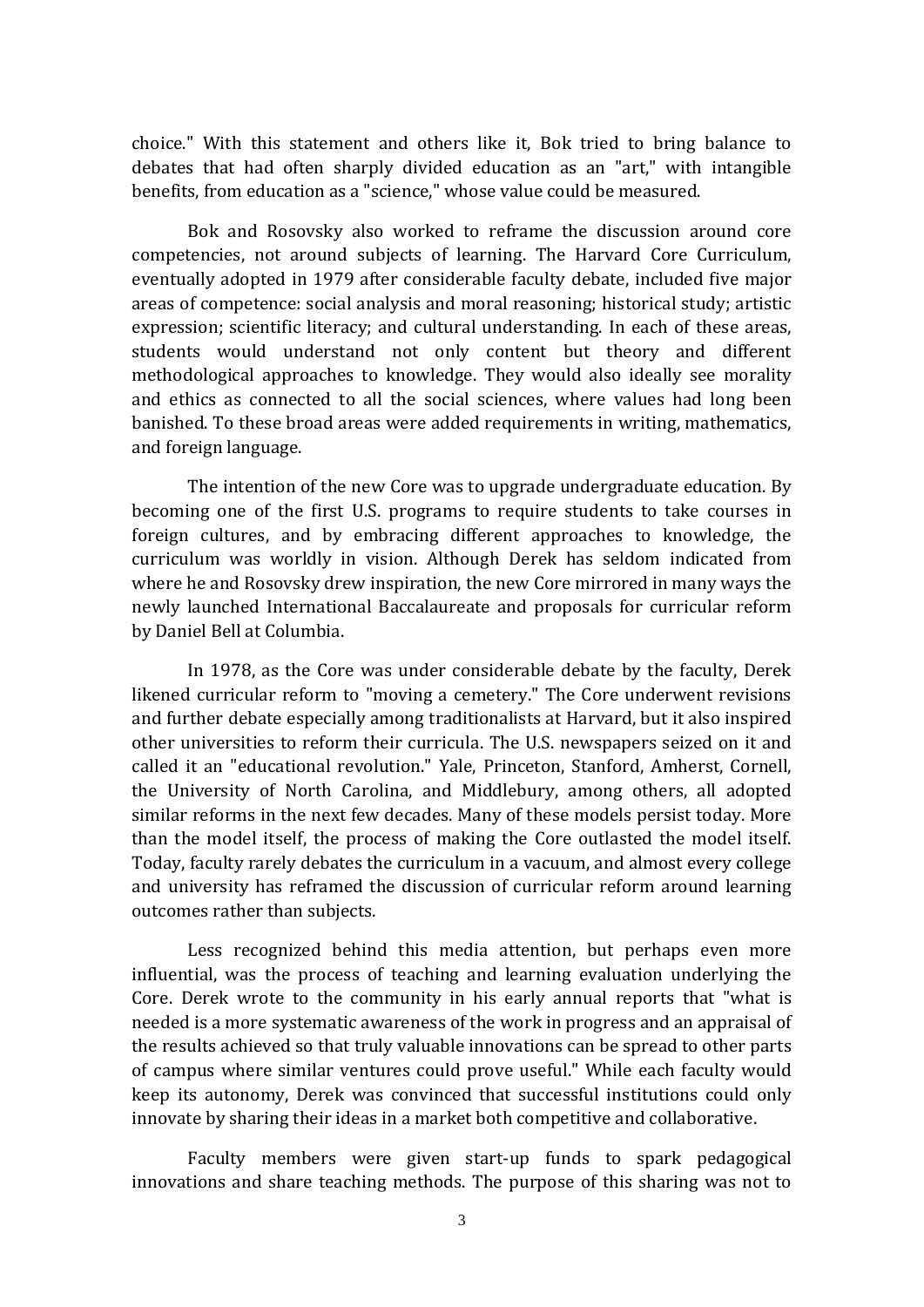compare apples to apples, or disciplines to disciplines, but to find areas of pedagogical convergence. With the help of the Danforth Foundation, Bok established one of the first teaching and learning centers at a major American university to achieve this aim. The center served as a clearinghouse on the latest teaching and learning methods as well as resources from cognitive science. In his second book on education, *Higher Learning* (1986), Derek advocated for a dataand purpose-driven assessment to be led by the faculty -- not by the government or private organizations. These teaching and learning centers are now commonplace at American universities and are growing in number abroad.

 In 1991, the Danforth Center was renamed the Bok Center for Teaching and Learning. In 2011, Rita and Gustave Houser gave \$40 million to establish the Harvard Initiative on Learning and Teaching. Over the next ten years, the Harvard Initiative on Learning and Teaching is aiming to seed hundreds of initiatives across the university as well as conduct high-quality research on the learning process to be shared with the world. These programs, improved upon and adjusted by subsequent presidents, have their roots in Bok's vision of an open and innovative Harvard.

 Just as Derek sought to reframe curricular reform and spark teaching innovation, he also had a vision for comprehensive internationalization. The 1970s and '80s were a dark time for international education in the U.S. As Derek himself noted, federal support for international programs declined significantly since the '1960s. "Foundations have likewise reduced their support for the study of foreign regions by more than 50%...as a result, the great research centers throughout the country are atrophying."

 During these difficult times for internationalization, Dereck went further and he chided American universities and the government for not internationalizing quickly or strategically enough. He envisioned a time when Harvard would enroll over one-third international students, have research centers and partnerships located throughout the world, require all students to work abroad and study foreign languages and cultures, and maintain robust programs of international studies. "Our society seems frustrated by foreign problems, [and] these problems will involve us more and more," Derek told alumni during a 1977 trip to South Korea. "Yet we seem to be doing less and less to prepare for them."

 As Derek was keen to recognize, the fractured principles of internationalization and engagement with the world were part of the issue. These principles had evolved out of Cold War philosophies and needed to be rethought. Many international programs at American universities were divided into different units with competing priorities and approaches. Some units were more humanistic, others more scientific-oriented and supposedly value-free, others instrumental and operational. The university lacked a unifying and open approach to its worldly agenda.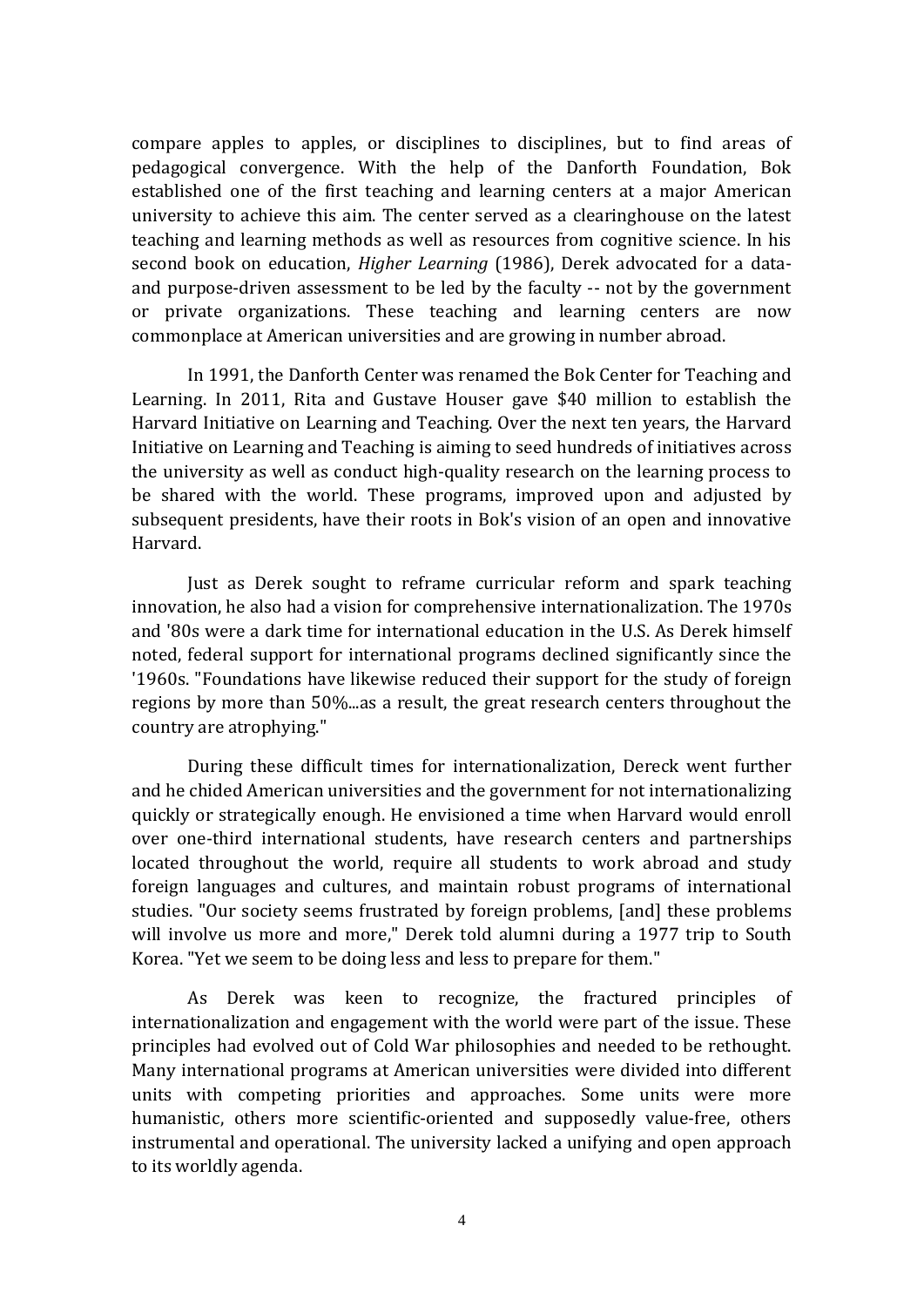Derek again wrote annual reports, speeches, and open letters, which conveyed his early ideas as a series of questions. "Power is becoming diffused ever more widely so that neither the United States nor even a small group of superpowers can dictate the course of events in many areas of the world," he wrote in 1976. "Even less-developed countries may acquire growing power as they find ways of organizing to exploit their control over vital raw materials. Hence, America must increasingly pursue its interests through a patient process of negotiation and accommodation, taking other national interests explicitly into account." Derek felt that this coming future would "profoundly affect our sense of ourselves. Although we might react by growing more defensive and insecure, it is more likely that we will respond by becoming more sensitive to the policies and practices of other countries." The questions for Harvard and American higher education were enormous. "How can we help [students] prepare for these encounters? This is too large a problem for the Core curriculum alone," he wrote. It goes to the heart of the disciplines and faculties as well. "Should we provide wider opportunities for study and work in other countries? Should we continue a century's progress in diversifying our student body by making efforts to attract more undergraduates from abroad?"

 Bok also asked whether different organizations of higher learning and research would need to be created to respond to these challenges. Since problems could no longer be divided into "domestic" and "international," and "major international issues, such as population and economic development, seem much more complicated than they did twenty years ago," higher education would need to dramatically alter the way it conducted research. "For example," he wrote, "area studies have traditionally been conceived primarily as subjects of intrinsic intellectual interest or as a means of enlightening our foreign policy. As other nations begin to approach or even surpass us in their economic and social development, we will increasingly be interested in studying their societies as a means of gaining insight into new ways of overcoming our own problems in the United States."

 Following these early blueprints, Bok and his dean built a comprehensive internationalization vision based on several integrated core areas: a center for international development, research centers, an institute that would train new scholars in novel interdisciplinary methods, and an innovative debt-forscholarship program with countries in emerging Latin American nations.

Among many international initiatives, Bok promoted the creation of the Real Colegio Complutense, the RCC as it has become known around Harvard for the past 25 years. Bok's connection with the Complutense began in the summer of 1989, when the Harvard Law School conducted a program for European lawyers in cooperation with the Complutense University. Bok attended part of the program in Madrid and during that visit he was approached by the Complutense Rector, Gustavo Villapalos, about establishing an agreement between the two universities. Bok was interested in exploring avenues of potential cooperation. A central idea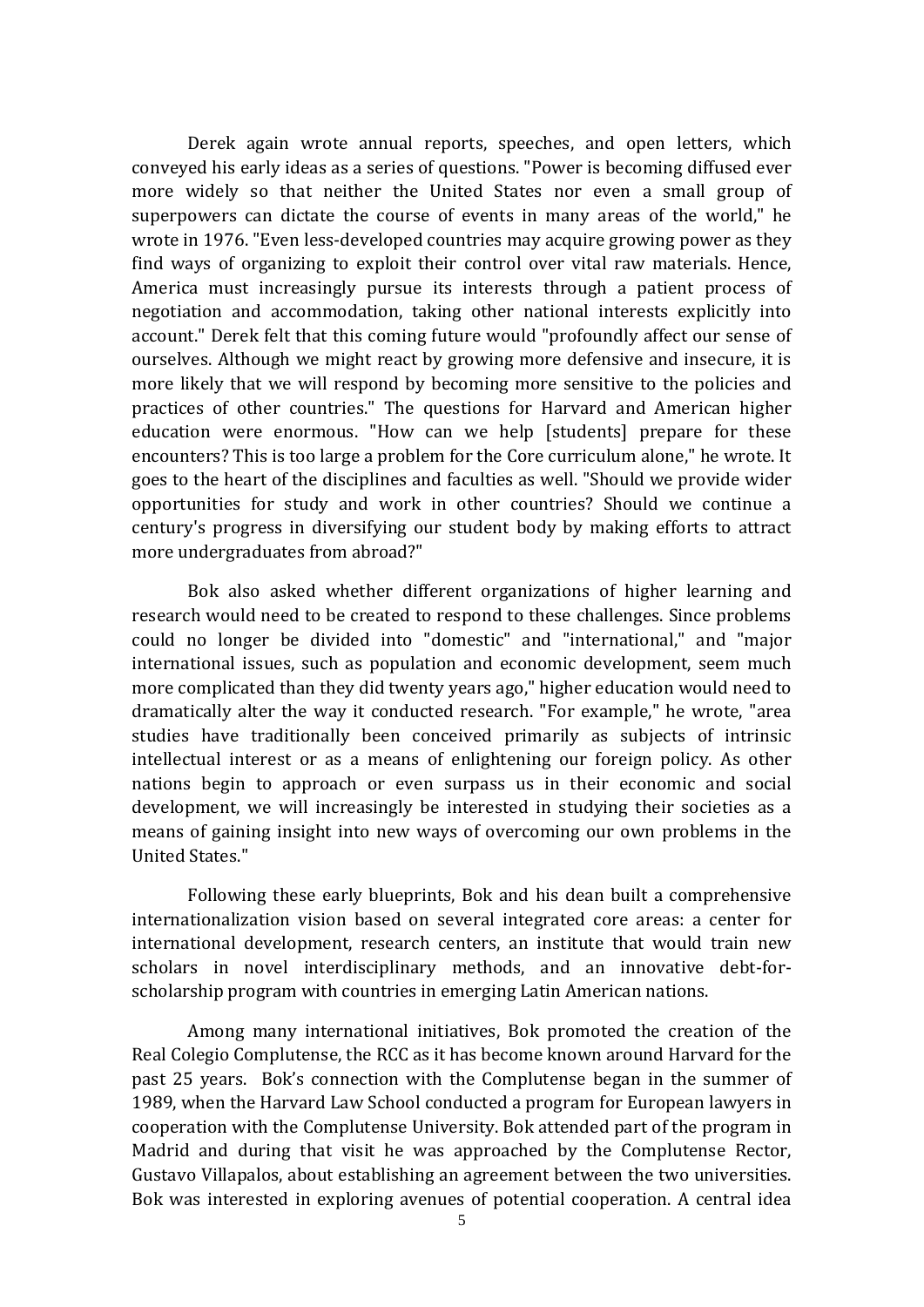for Complutense was the establishment of a "Royal College" with the potential sponsorship of the Spanish King. Discussions were held throughout 1989-90, both within Harvard and between Harvard and Complutense. Bok consulted with a number of deans as well as with a group of senior faculty with interests in Spain and international affairs. Significant funding from certain private banks was pledged and a unique mutually agreeable plan emerged. Bok traveled to Madrid in December 1990 to sign the agreement with Rector Villapalos in the presence of the King.

This agreement established a unique Center that connected Harvard with the Complutense and with the entire Spanish university system in a mutually beneficial way. During the past 25 years the RCC has supported over 2,000 students and faculty and has endorsed over 1,000 research projects, activities, and programs. This cooperative venture has recently been expanded to include more formal arrangements with other major universities in Spain. This Center, located near the Harvard Yard, has a shared governing board. Here I would like to acknowledge the current Harvard members of the RCC Academic Council: President Drew Faust, Dean Margot Gill, Professors David Kennedy, Gonzalo Giribet, Jose Gomez-Ibanez, Luis Giron, and Doctors David Golan and Ajay Sing.

 Like the Core curriculum and teaching and learning initiatives, Derek's vision of internationalization was frequently contested at Harvard, to the point where the original vision has been updated and changed with time. But it has helped spread a movement elsewhere. In the 1980s and '90s, an outpouring of books and reports chronicled the rising internationalization of universities. Barbara Burn reported that Derek was the only Ivy League president championing comprehensive internationalization of the entire university and the faculties. Once again, Derek drew upon the work of many international education pioneers at other institutions, including Burn, Maurice Harari, Ralph Smuckler, and Josef Mestenhauser. By the time Derek stepped down from the presidency, Harvard had more visiting scholars than any other university. His vision of an international Harvard is gradually being realized today.

 As well, Derek articulated a general vision of social and civic engagement that has also proven widely influential. In his 1982 *Beyond the Ivory Tower: Social Responsibilities of the Modern University,* Derek authored a nuanced argument for social responsibility that tried to strike a middle ground between complete Ivory Tower isolation and unregulated growth. The book was an important rejoinder to Derek's peer, the University of California president Clark Kerr, who had argued for unregulated growth; and, also to student activists, who desired to transform and radicalize the university; and to traditionalists and conservatives like U.S. Education Secretary William Bennett, who wanted the university to return to an imagined golden era of purity.

 Derek again reframed the discussion. He asserted that the university should serve society, and that all groups agreed with this basic purpose. The question was